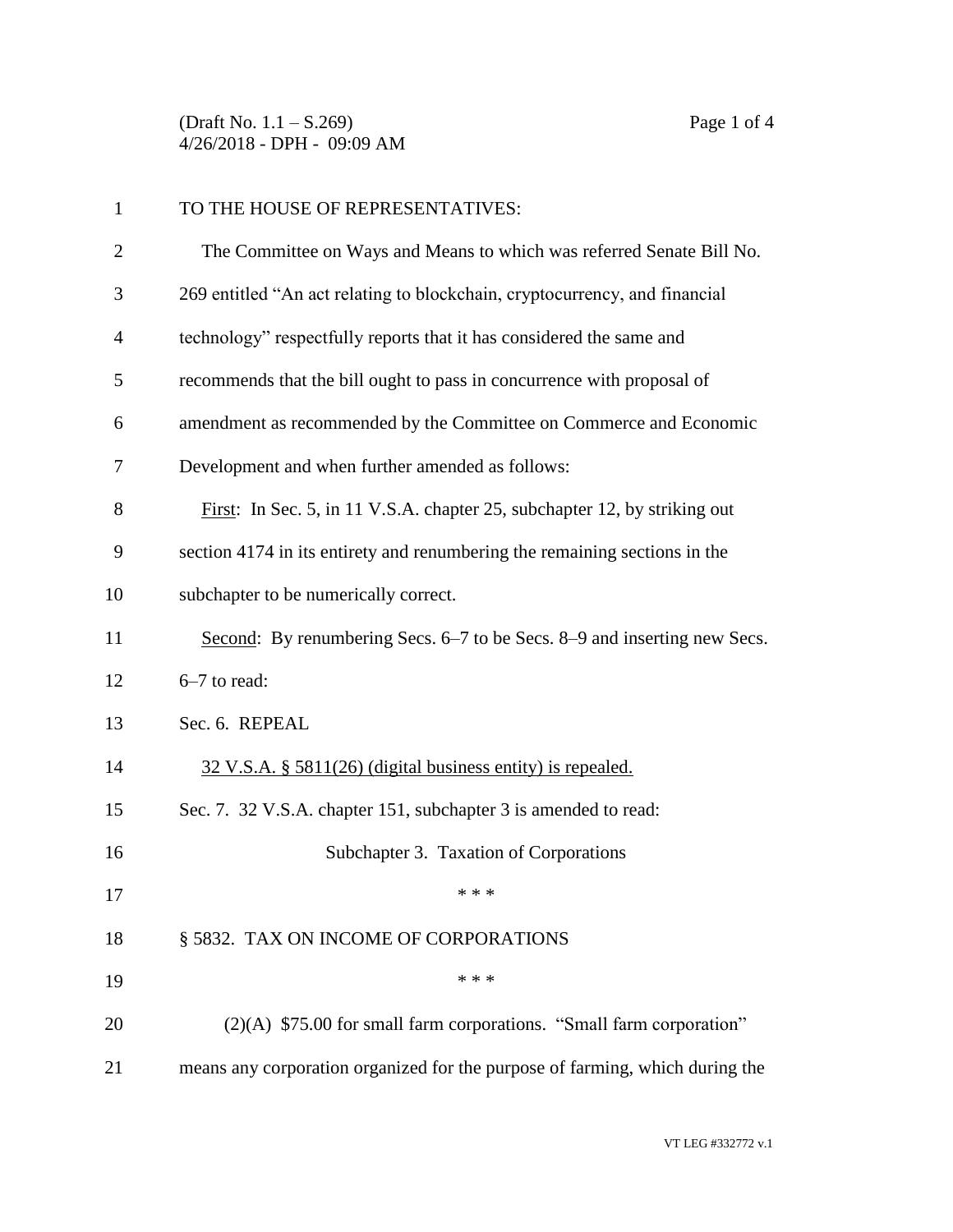(Draft No. 1.1 – S.269) Page 2 of 4 4/26/2018 - DPH - 09:09 AM

| $\mathbf{1}$   | taxable year is owned solely by active participants in that farm business and       |
|----------------|-------------------------------------------------------------------------------------|
| $\overline{2}$ | receives less than \$100,000.00 gross receipts from that farm operation,            |
| 3              | exclusive of any income from forest crops; or                                       |
| 4              | (B) An amount determined in accordance with section 5832a of this                   |
| 5              | title for a corporation which qualifies as and has elected to be taxed as a digital |
| 6              | business entity for the taxable year; or [Repealed.]                                |
| 7              | (C) For C corporations with gross receipts from \$0-\$2,000,000.00,                 |
| 8              | the greater of the amount determined under subdivision (1) of this section or       |
| 9              | \$300.00; or                                                                        |
| 10             | (D) For C corporations with gross receipts from \$2,000,001.00-                     |
| 11             | \$5,000,000.00, the greater of the amount determined under subdivision (1) of       |
| 12             | this section or $$500.00$ ; or                                                      |
| 13             | (E) For C corporations with gross receipts greater than                             |
| 14             | \$5,000,000.00, the greater of the amount determined under subdivision (1) of       |
| 15             | this section or \$750.00.                                                           |
| 16             | § 5832a. DIGITAL BUSINESS ENTITY FRANCHISE TAX                                      |
| 17             | (a) There is imposed upon every business entity which qualifies as and has          |
| 18             | elected to be taxed as a digital business entity an annual franchise tax equal to:  |
| 19             | (1) the greater of 0.02 percent of the current value of the tangible and            |
| 20             | intangible assets of the company or \$250.00, but in no case more than              |
| 21             | \$500,000.00; or                                                                    |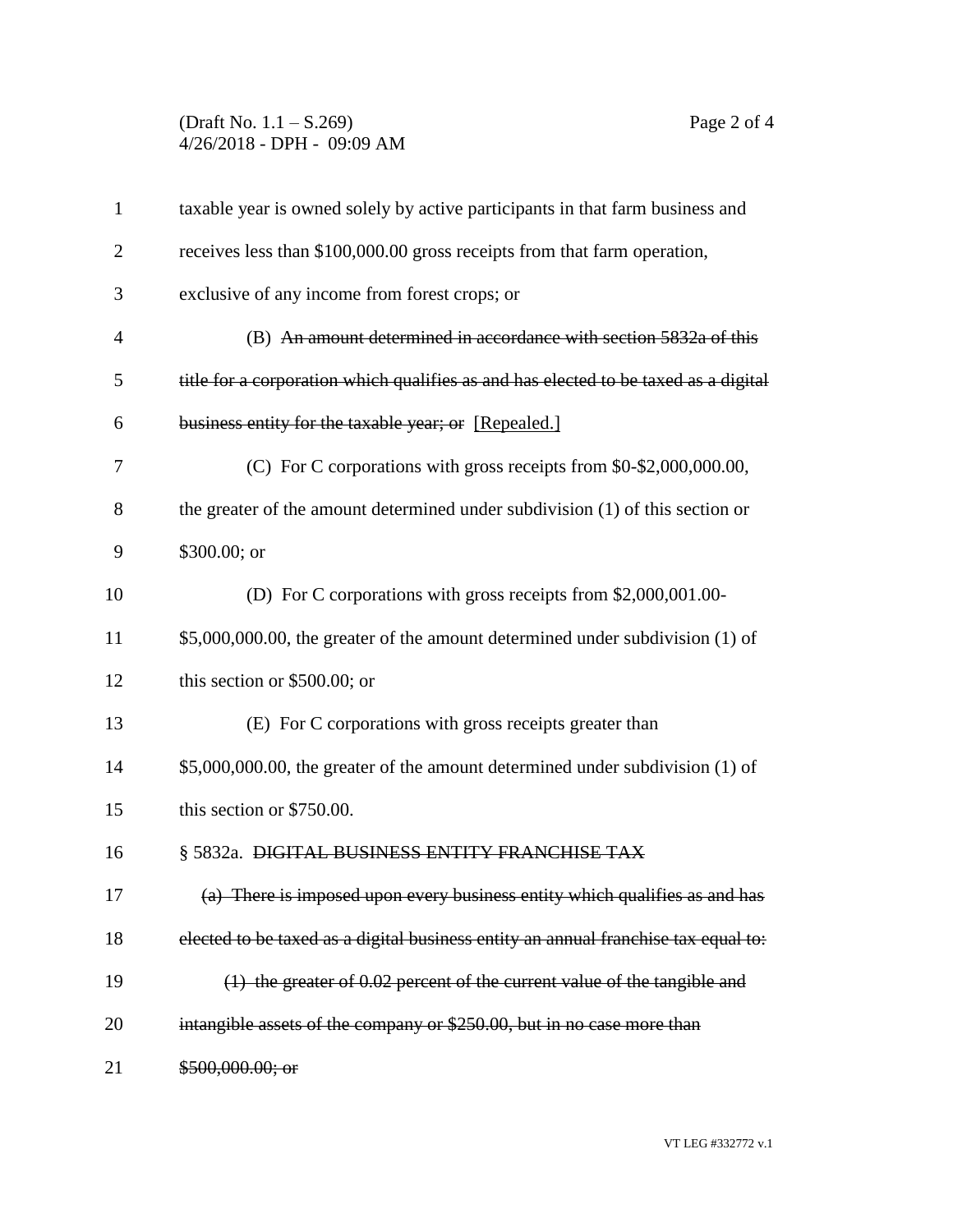(Draft No. 1.1 – S.269) Page 3 of 4 4/26/2018 - DPH - 09:09 AM

| 1              | (2) where the authorized capital stock does not exceed 5,000 shares,               |
|----------------|------------------------------------------------------------------------------------|
| $\overline{2}$ | \$250.00; where the authorized capital stock exceeds 5,000 shares but is not       |
| 3              | more than 10,000 shares, \$500.00; and the further sum of \$250.00 on each         |
| $\overline{4}$ | 10,000 shares or part thereof.                                                     |
| 5              | (b) In no case shall the tax on any corporation for a full taxable year,           |
| 6              | whether computed under subdivision $(a)(1)$ or $(2)$ of this section, be more than |
| 7              | \$500,000.00 or less than \$250.00.                                                |
| 8              | (c) In the case of a corporation that has not been in existence during the         |
| 9              | whole year, the amount of tax due, at the foregoing rates and as provided, shall   |
| 10             | be prorated for the portion of the year during which the corporation was in        |
| 11             | existence.                                                                         |
| 12             | (d) In the case of a corporation changing during the taxable year the              |
| 13             | amount of its authorized capital stock, the total annual franchise tax payable at  |
| 14             | the foregoing rates shall be arrived at by adding together the franchise taxes     |
| 15             | calculated pursuant to subdivision $(a)(2)$ of this section as prorated for the    |
| 16             | several periods of the year during which each distinct authorized amount of        |
| 17             | capital stock was in effect.                                                       |
| 18             | (e) For the purpose of computing the taxes imposed by this section, the            |
| 19             | authorized capital stock of a corporation shall be considered to be the total      |
| 20             | number of shares that the corporation is authorized to issue without regard to     |